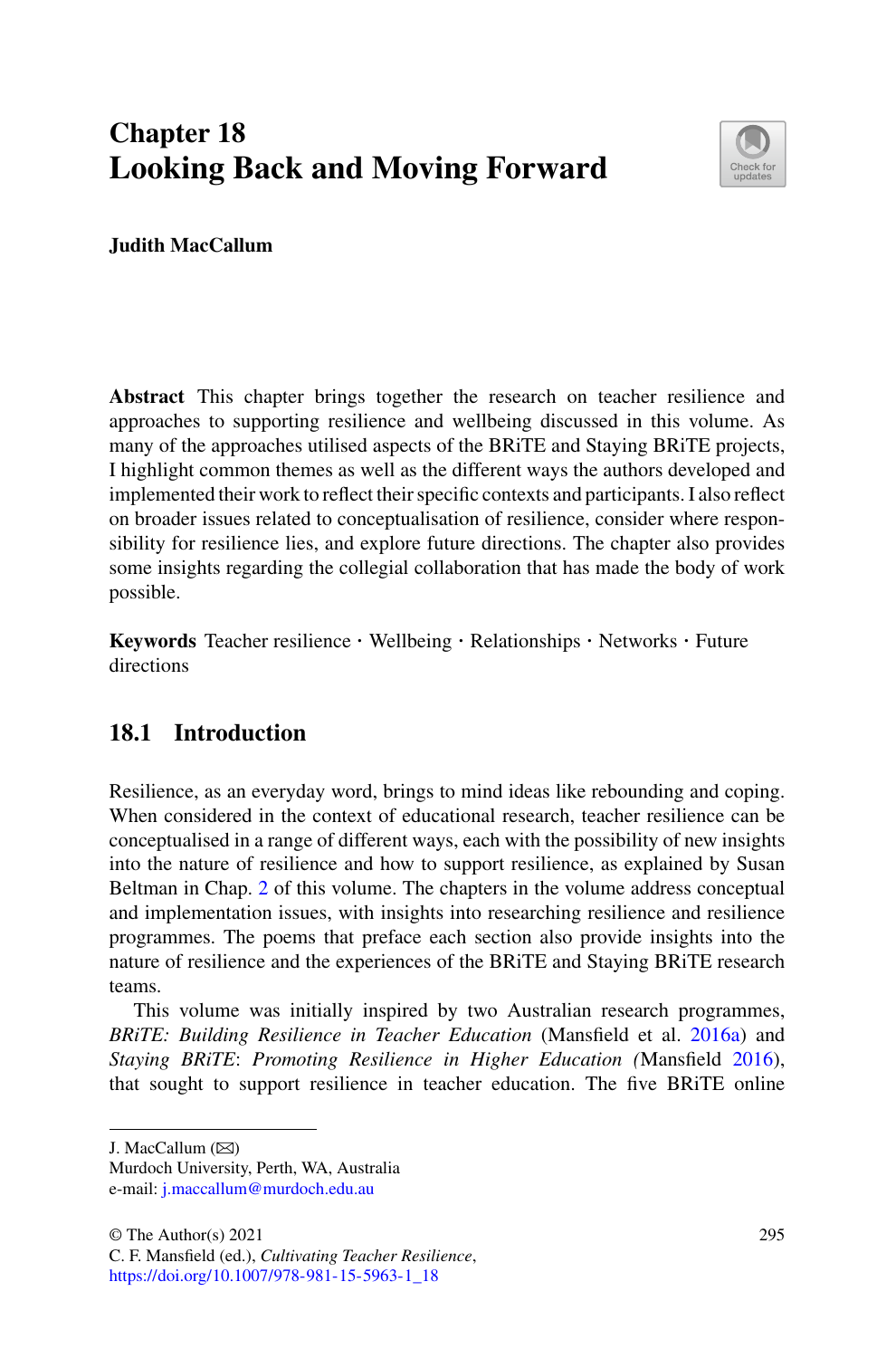learning modules (Building resilience, Relationships, Wellbeing, Taking initiative and Emotions) were designed as resources for pre-service teachers, with the design principles that the modules be personalised, interactive and adaptable to different contexts (see Chap. 3). This enabled BRiTE to be used in different ways in teacher education programmes, by individual teachers and pre-service teachers who became aware of the BRiTE website, and to be adopted as part of induction and professional learning programmes within and beyond Australia. Many of the chapters in this volume document the ways the researchers have interpreted and implemented BRiTE to support teacher resilience in their context. Chapter 3 documents the initial implementation as part of the BRiTE programme, four chapters relate to authentic cases from Staying BRiTE in Australia (Chaps. 4, 5, 10 and 15) and three to application or adaption outside Australia (Chaps. 6, 7 and 9). Chapters 7 and 8 refer to ENTREE (Enhancing Teacher Resilience in Europe), an online learning programme developed in Europe with input from the BRiTE team.

The remaining research in this volume (Chaps. 11, 12, 13, 14, 16 and 17) does not explicitly address BRiTE (or ENTREE), but each offers a different perspective on teacher resilience and wellbeing to support our consideration of these important ideas and their relevance for future research and application in education. These chapters address alternative ways to support teacher wellbeing (Chap. 11) and support teacher resilience, through mindful school leaders (Chap. 12), the professional identity and resilience of early career casual teachers (Chap. 13), a different way to understand teacher wellbeing in the context of teachers' work (Chap. 14), an exploration of the lived-in resilience of experienced teachers (Chap. 16) and an exploration of resilience of teacher educators (Chap. 17).

So what do these chapters reveal about teacher resilience and cultivating teacher resilience? Firstly, I turn to how resilience and wellbeing are conceptualised by the various authors, then to applications and impacts of programmes supporting resilience and wellbeing, with particular emphasis on supportive relationships and networks. The final sections explore resilience and wellbeing in context and future directions for supporting resilience. Two conceptual themes introduced by Beltman, where is the individual and where is the context in conceptualisations of teacher resilience? and where does the responsibility for supporting teacher resilience lie? permeate the chapters, and as we read this volume help us, as a global education community, to reflect on our focus on teacher resilience and what might be possible in the future. Throughout I identify further questions from consideration of the different approaches.

#### **18.2 Conceptualising Resilience and Wellbeing**

A key message from this volume is that how we understand resilience is changing, and alongside changing conceptualisations the language of resilience is changing. Over the nearly decade of research presented in this volume, different terms have been used in relation to resilience and cultivating teacher resilience, and these are evident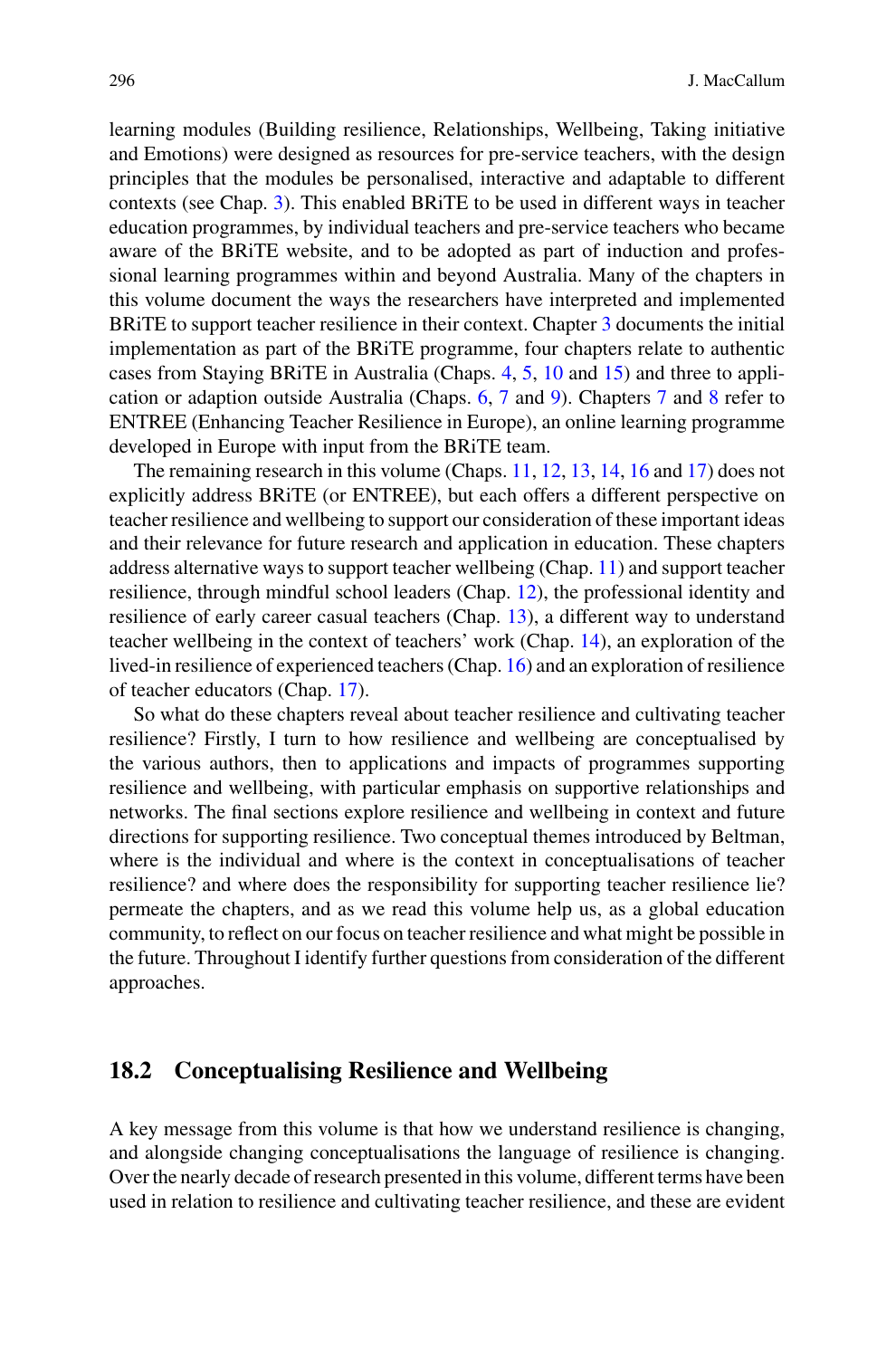in different chapters. At the time the BRiTE online modules were being developed in 2014, Mansfield and colleagues were moving from a focus on individual and contextual risk and protective factors (concepts which had dominated a psychological approach to resilience for decades) to a more process-focused approach and using the language of personal and contextual challenges and resources. From this personcontext perspective, as Beltman (Chap. 2) explains, resilience lies "at the interface of person and context" which enables individuals to "use strategies to overcome challenges and sustain their commitment and wellbeing". This perspective highlights teacher agency in the resilience process, with context incorporated as a source of resources as well as challenges.

Most of the chapters conceptualise teacher resilience as process-focused, and all authors refer to "strategies" to support resilience (or wellbeing). This reflects the view that resilience is dynamic and can be developed or cultivated. Surprisingly, authors referring to BRiTE (or ENTREE) do not fully utilise the language of the BRiTE framework and modules, such as personal resources, contextual resources, strategies and outcomes. McDonough and McGraw (Chap. 5) and Fokkens-Bruinsma et al. (Chap. 9) do use these terms, whereas some authors retain the language of protective and risk factors (e.g. Gratacos et al. Chap. 8) or use a mixture of terms (e.g. Fernandos et al. Chap. 7; Falecki and Mann Chap. 11). Besides strategies, the terms which appear in most chapters and with apparent common understandings are "challenges" and "demands". These relate to the everyday challenges of teachers in their professional and personal lives, and the more institutional, workplace or societal demands related to teaching. The term "resources" is most often used in connection with material resources, such as the BRiTE modules or other educational materials, reflecting an everyday usage of the word.

A number of different forms of resilience are suggested in different chapters. While most authors refer to teacher resilience or resilience, some authors qualify resilience in a different way. For example, McDonough and McGraw (Chap. 5) refer to "resilience in context" as their work is specifically in relation to pre-service teachers' first teaching experience. In Chap. 10, Correia considers "personal and professional resilience" in developing a mindful approach to supporting resilience which is applicable to both professional environments and personal life. Granziera et al. (Chap. 14) distinguish between resilience in response to adversity and "everyday resilience" which they characterise as response to low-level adversity, and in the context of the chapter, common to teachers in their everyday teaching activities. A quite different approach is taken by Boon (Chap. 16) who argues principally from a trait-based understanding of resilience that teacher resilience as commonly researched is "perceived resilience" and that a notion she refers to as "lived-in resilience", incorporating both physical/psychological and teaching resilience, better explains an individual's resilience and would provide a more objective basis for measuring resilience. These distinctions raise a number of questions: In conceptualising resilience do we need to consider levels of adversity (see Chap. 2 comparison of challenges in Australia and South Africa)?; and if resilience is bound up with context, how does resilience in one context support resilience in other contexts? Although most of the participant comments reported in chapters are specific to the teaching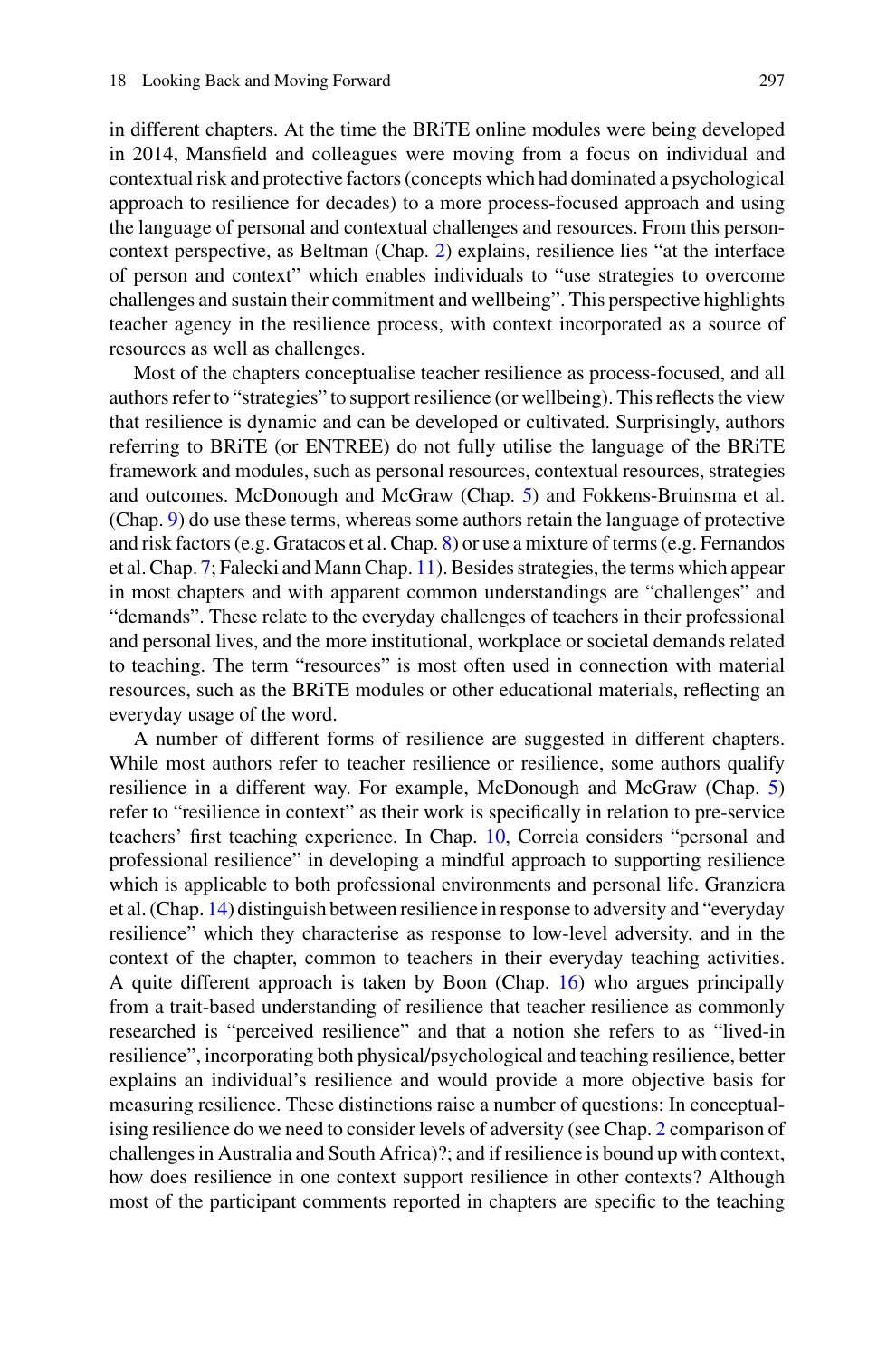context, a few comments reflect potentially broader applicability. For example, in Chap. 7 a participant commented, "in personal and professional terms I thought it was very fruitful because it gave me a new perspective of me as a person". Similarly, in the BRiTE evaluation a participant commented, "the strategies are relevant coping mechanisms for life and relationships in general" (MacCallum [2016\)](#page-11-2).

As conceptualisations of resilience evolve further it will be important to track changes in language use and try to negotiate a common language for teaching, research and conversation about teacher resilience. Beltman has commenced this work in Chap. 2.

#### **18.3 Supporting Resilience and Wellbeing: Applications**

Across these chapters we see evidence that the broad concept of teacher resilience is relevant to educators in different parts of the world and at different career stages. Further, intervening to support teacher resilience and wellbeing is appropriate at all stages of teacher learning and development: pre-service teachers in bachelors and masters programmes (Chaps. 3, 4, 5, 9 and 15); early career teachers in induction and support programmes (Chaps. 6 and 8); and experienced educators in professional learning activities (Chaps. 7, 11, 12 and 14). Throughout these chapters we see a range of different words used in relation to this support of resilience and wellbeing, for example "improving", "building", "enhancing", "developing", "nurturing", "fostering" and "cultivating". Are these interchangeable and reflect the slightly different perspectives and approaches of the authors, or are they subtly different and provide potentially different insights?

A common thread across the chapters describing implementation or application of resilience programmes is the explicit teaching of resilience or wellbeing. A strength of the design of BRiTE is its adaptability for use in different contexts and the chapters showcase how the online learning modules have been implemented using different approaches. BRiTE has been embedded as compulsory components in teacher education courses, and in induction programmes and professional learning activities to support resilience of the relevant groups. Another consistent thread is the incorporation in implementation programmes of discussion sessions or other activities following completion of each module by individuals, despite the online modules including interactive components and reflective activities. The different approaches to implementation are examined below to highlight the unique features of each and areas of commonality.

In relation to pre-service teachers, Weatherby et al. (Chap. 4) adopted a holistic approach to implementation by embedding BRiTE throughout the four years of a Bachelor of Education (Early Years) programme. Pre-service teachers complete the modules once in the first two years and complete them again over years three and four. The facility within the modules for participants to develop a personalised resilience toolkit and compare responses to scenarios over time provides an opportunity for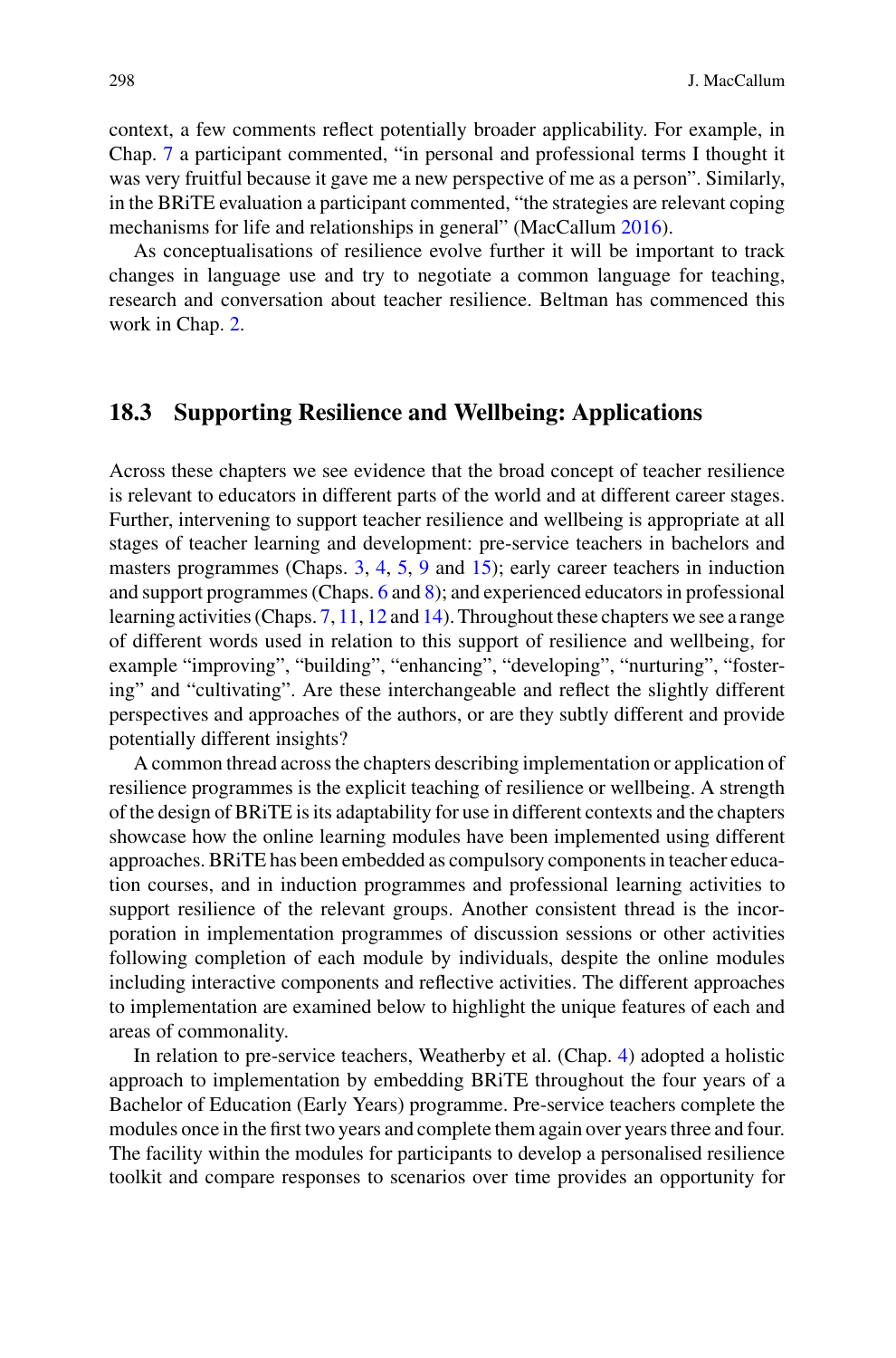pre-service teachers to reflect on their personal growth and professional identity over their teacher education course.

McDonough and McGraw (Chap. 5) used a different approach by embedding BRiTE in a specific core course in the Master of Teaching programme with preservice teachers in the study completing the modules during their first teaching experience. Additionally, the researchers linked BRiTE with the dispositions for effective teaching framework that underpinned the teaching course. Ledger (Chap. 15) explains how BRiTE can be both embedded within teacher education courses and integrated with other frameworks, in this case micro-teaching and augmented reality simulation, the latter providing opportunities for pre-service teachers to engage in "approximations of practice" with avatars to support teacher resilience.

In Chap. 9, Fokken-Bruinsma et al. describe the process of adapting BRiTE for use in pre-service teacher education in a different country and language community. Following a review of current practices and the applicability of BRiTE modules for Dutch pre-service teachers they are building an online environment, translating the modules, incorporating Dutch teaching standards and modifying some of the sections. They plan to use a blended learning approach with discussion of module topics in 5 or 10 sessions (for masters or bachelors programmes, respectively) to which teacher educators from institutes and schools will be invited to broaden the support for pre-service teachers.

Two of the chapters address implementation of the online modules to support resilience of early career teachers. In Chap. 6 Sikma describes a professional development series (five workshops over a year) for new teachers in North Carolina, United States of America. Each workshop was aligned with one of the BRiTE modules and included activities and reflection on the module completed prior to the workshop, as well as "homework" follow-up action on what had been learned. There were two different groups of early career teachers, one group specifically chosen for innovation and leadership, yet the responses to the modules and workshops appear to have been similar and positive for both groups. Gratacós et al. (Chap. 8) report research on a comprehensive professional assessment and development (PAD) induction programme for early career teachers in Spain. The programme included mentoring and seven online modules from ENTREE (and BRiTE) and a monthly face-to-face meeting of teachers and mentors that included practical activities. The approach was carefully structured to incorporate the mentors and self-reflection activities from the modules being assessed by university professors who coordinated the programme.

Chapters 7, 11 and 14 focus on programmes for experienced teachers, and all three give prominence to wellbeing, based on notions of positive psychology. Fernandes et al. developed a "Positive Education" professional learning programme of 18 h for Portuguese teachers around the ENTREE modules (with the addition of a "nuclear" module on Education for Wellbeing). Two-hour interactive workshops were held weekly after work hours and teachers were encouraged to discuss their own experiences and engage in individual and joint reflection to achieve solutions. In Chap. 11, Falecki and Mann argue for professional learning experiences for building teacher wellbeing, and in Chap. 14, Granziera et al. use job demand-resource theory to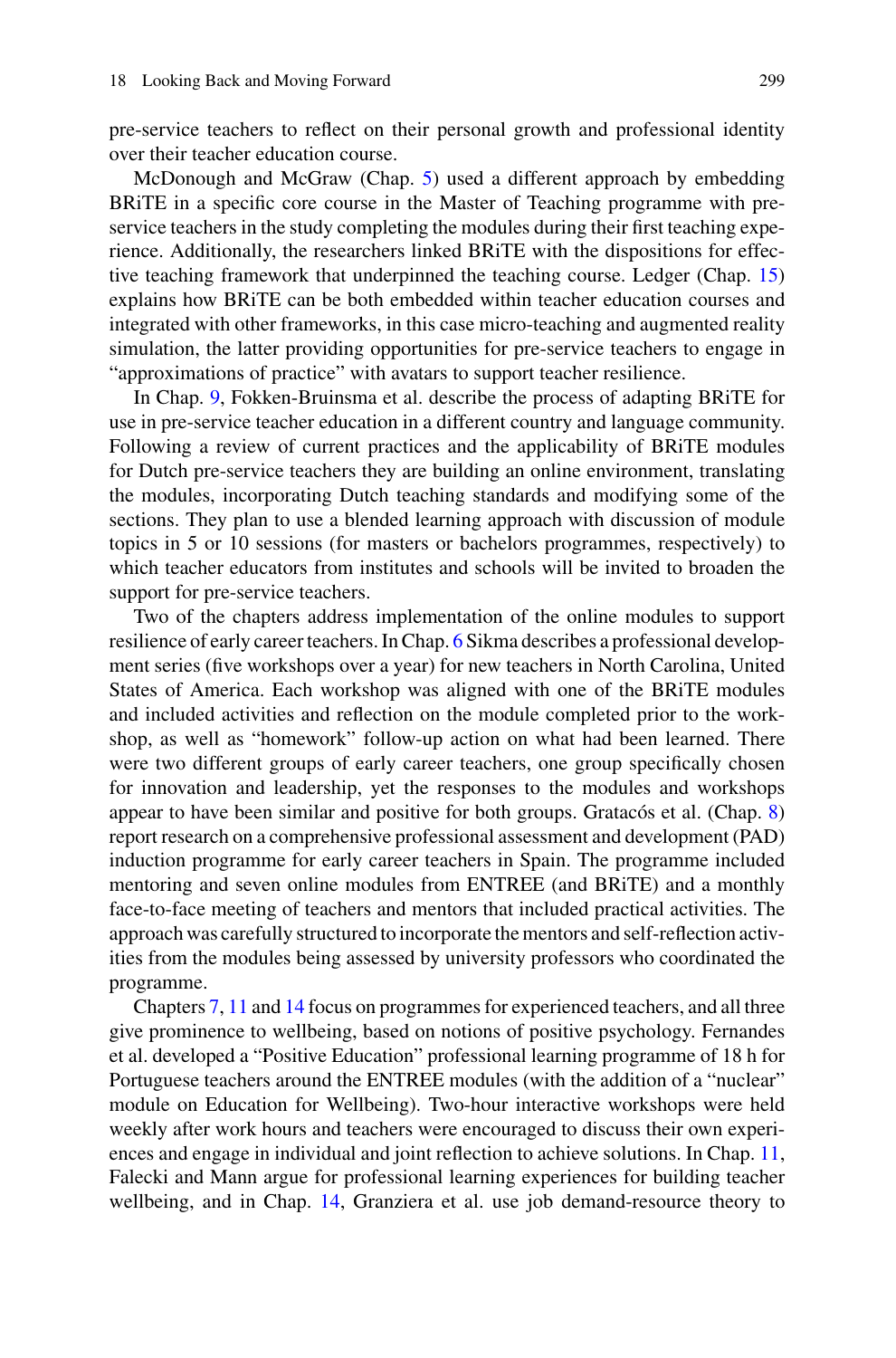guide interventions to maximise teachers' wellbeing. Falecki and Mann present a range of interventions framed around Positive emotions, Engagement, Relationships, Meaning and Accomplishment (PERMA), and from visual inspection many of the intervention activities resemble those within the BRiTE modules and workshops in this volume. Importantly, the authors point out that for teachers to develop psychological resources to support their wellbeing they need time to learn, reflect and collaborate in order to pursue new strategies and change habits. Taking a broader approach, Granziera et al.'s interventions address the organisational level as well as individual level.

This leads to an important question about the relation of wellbeing to resilience. They are frequently referred to together in the literature and teacher wellbeing is the most commonly linked outcome of resilience (Mansfield et al. [2016b\)](#page-11-3). In the BRiTE framework incorporating personal resources, contextual resources, strategies and outcomes (see Beltman, Chap. 2; Mansfield et al. [2016b\)](#page-11-3), wellbeing is positioned as one of the outcomes (with job satisfaction and commitment). Wellbeing is the name of one of the BRiTE modules, with a focus on personal wellbeing, work–life balance and maintaining motivation. In Chap. 11, Falecki and Mann define wellbeing as "the psychological capacity for teachers to manage normal stressors within the profession, including awareness of positive emotional states". They frame resilience as one of the positive and negative influences on wellbeing. Following a similar focus on wellbeing, Granziera et al. (Chap. 14) define wellbeing not as a capacity per se, but as "teachers' positive evaluations of and healthy functioning in their work environment". It encompasses a range of outcomes, such as job satisfaction and organisational commitment, consistent with their focus on job demand-resources theory (Bakker and Demerouti [2017\)](#page-11-4). They suggest a dual approach of harm reduction (more in terms of resilience) and wellness promotion (wellbeing). Taking these ideas together wellbeing could be considered both an integral part of teacher resilience and an expression of resilience in a particular context.

Klap et al. (Chap. 12) take an entirely different approach and argue that school leaders need support for their own wellbeing before they can support the wellbeing of their teaching staff. They describe a mindfulness programme for school principals, "Mindful Leaders", that enabled leaders to enhance self-awareness and engage in self-care and self-compassion, reducing their stress and improving their perceived effectiveness as leaders. In Chap. 10, Correia describes the development of a new BRiTE module, BRiTE Mind, which uses mindfulness concepts such as acting with intention and acting with awareness, to enhance self-awareness and support the development of mindful relationships and wellbeing. Correia argues that in applying mindfulness concepts to resilience processes, BRiTE Mind supports conscious and mindful action to promote personal wellbeing and resilience in the classroom. Although different in focus, both these chapters reveal the potential of a mindful approach for supporting the resilience and wellbeing of a wide range of educators.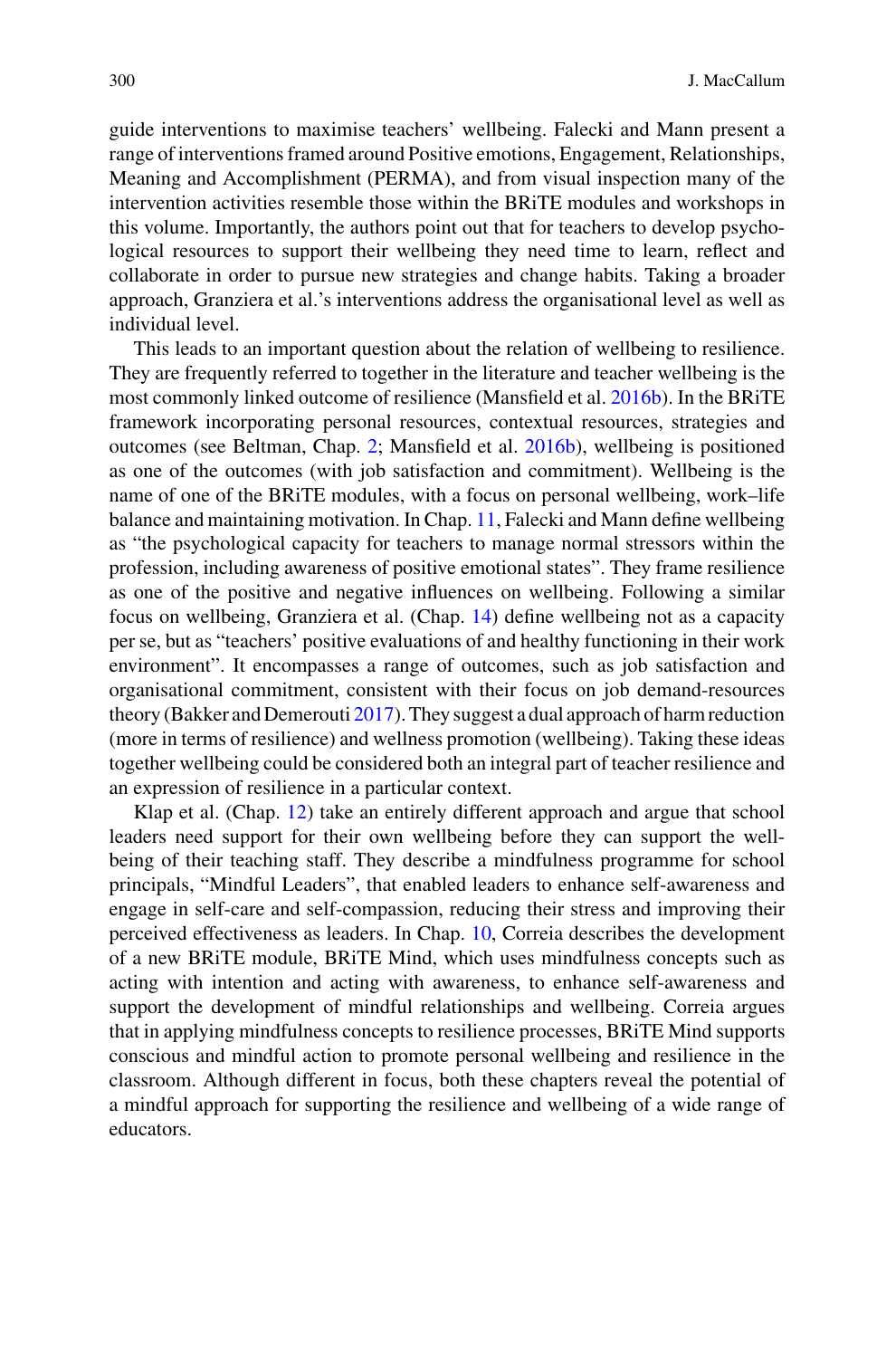#### **18.4 Supporting Resilience and Wellbeing: Impact**

Many of the chapters report research findings related to implementation and impact. The range of approaches and research tools (e.g. self-report surveys, interviews, journal entries) and generally small cohorts make it difficult to draw overall conclusions about impacts. Additionally, pre and post studies were not conducted (the initial BRITE study in Chap. 3 is an exception), and a larger study (Chap. 8) collected selfreport data on resilience and commitment only at the beginning of the research. Despite these limitations, there are a number of findings that cut across a majority of the implementation settings. Pre-service teachers and early career teachers are reported as feeling more confident and self-aware of their skills and knowledge, and all groups reported being more self-aware and reflective.

The building of relationships and networks also feature strongly. While supportive relationships and networks may be considered processes, I include them here as both process and impact. For example, McDonough and McGraw (Chap. 5) point to the central role of a people-centred disposition, oriented towards students and peers, that enabled pre-service teachers to be resilient in the context of their first teaching experience. In a number of chapters, participants are reported as finding the faceto-face workshops and discussions with colleagues particularly helpful, and work to extend these activities. In the context of professional learning for teachers, Fernandes et al. (Chap. 7) found that teacher participants appreciated sharing experiences with colleagues, suggested more and longer sessions and extending the sessions to other teachers. Likewise, Sikma (Chap. 6) reported open-ended survey responses of beginning teachers highlighting the connection with other teachers, and in one group the formation of a strong professional learning community which continued to meet and welcomed new teachers with whom they shared what they had learned. These examples point to the relational nature of teacher resilience (Gu [2014\)](#page-11-5), with the possibility of teachers developing a form of "collective resilience" (a notion used to describe how a group of survivors coordinate and draw upon collective sources of support in the aftermath of emergencies and disasters; Drury et al. [2019\)](#page-11-6). In Chap. 17 McDonough et al. report teacher educators describing a sense of collective resilience to navigate challenging and changing times. The centrality of relationships and networks also underlines the importance of a common language for conversation and action.

Although not in the context of professional learning, Dempsey et al. (Chap. 13) found that for early career casual teachers the building of relationships at all levels supported their work in schools and the formation of their professional identity. Pearce and Morrison [\(2011,](#page-11-7) p. 55) argue that for early career teachers to be resilient they need to be able to "author a new script" of themselves to capitalise on their investment in becoming a teacher. Interactions with colleagues, students and family are crucial to this construction of self. Development of professional identity was also considered a potential outcome of pre-service teachers' consideration of their growth after completing BRiTE modules twice during their Bachelor of Education (Weatherby-Fell et al. Chap. 4). These studies point to an important link between resilience and professional identity.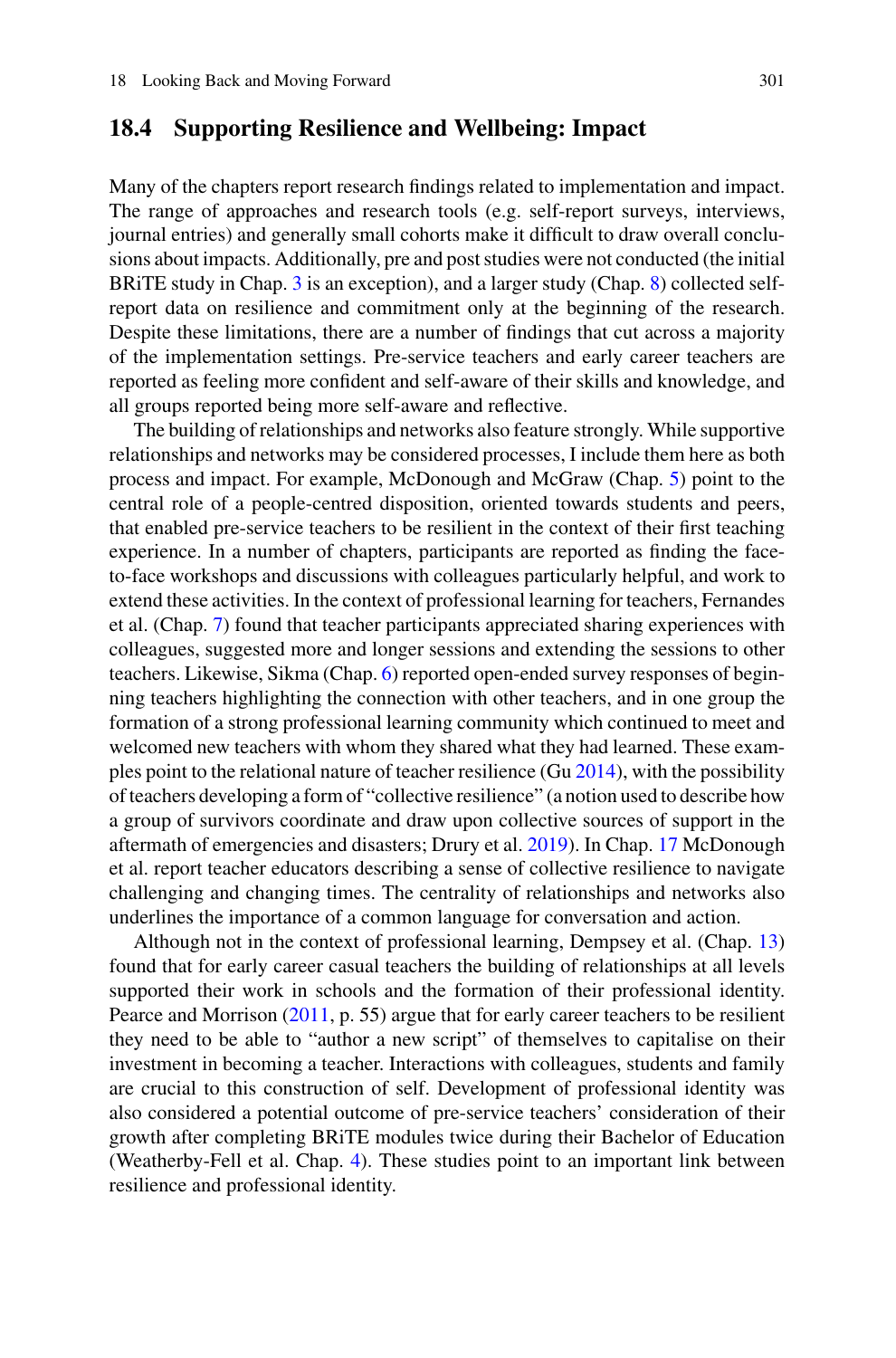The development of supportive relationships and networks was a key element in the creation of the BRiTE modules and the implementation projects that were part of Staying BRiTE (MacCallum [2016,](#page-11-2) [2018\)](#page-11-8). The supportive and effective leadership of Caroline Mansfield facilitated collaboration amongst team members and created opportunities to try different strategies with constructive feedback from others. During the Staying BRiTE programme, team members described their roles in similar ways using words such as "contributing", "communicating" and "collaborating" with colleagues within their own university and other universities. One team member explained their role as:

Working collaboratively within my own University as team leader, and achieving a common goal intended to enhance the existing BRiTE resource, and expand its impact in teacher education. Similarly, communicating with other teams to provide information about our activities, and drawing on the actions of others to ensure success in our goals. (Staying BRiTE team member, MacCallum [2018\)](#page-11-8)

Another pointed to the importance of the particular people involved:

I've really appreciated the way that Caroline has led this project—she's generous with time and ideas and she has assembled a great team—it's a pleasure to be part of it. (Staying BRiTE team member, MacCallum [2018\)](#page-11-8)

Together they supported and sustained each other's resilience, enabling the team to successfully translate BRiTE into a range of implementation approaches.

This didn't just happen but was the result of a deliberate and strategic approach (MacCallum [2016,](#page-11-2) [2018\)](#page-11-8). The original BRiTE team members had varied connections contributing to the engagement of a wide range of people as they worked "in different areas", belonged to "different groups" and "had contacts in different fields of education" (MacCallum [2016\)](#page-11-2). These connections and networks enabled the BRiTE resources to be disseminated in multiple contexts, the formation of a wider team for Staying BRiTE and the resulting wide adoption of the modules. The research documented in this volume is an outcome of this process, and an important reminder of the factors necessary for translation of a development project like BRiTE: Careful planning, effective leadership, collaboration, networking, exchange and discussion of ideas, time and collective resilience.

#### **18.5 Exploring Resilience and Wellbeing in Context**

As pointed out in Chap. 2 by Susan Beltman, context is integral to research on resilience, as well as the relation of person to context. One particular context is teacher education. An important point that emerges from a range of chapters is the acknowledgement that social and emotional aspects of teaching are important but have been largely missing from teacher education and teacher professional learning programmes. When teacher education programmes are perceived as "full", the inclusion of programmes around resilience can be seen as add-ons. The early work on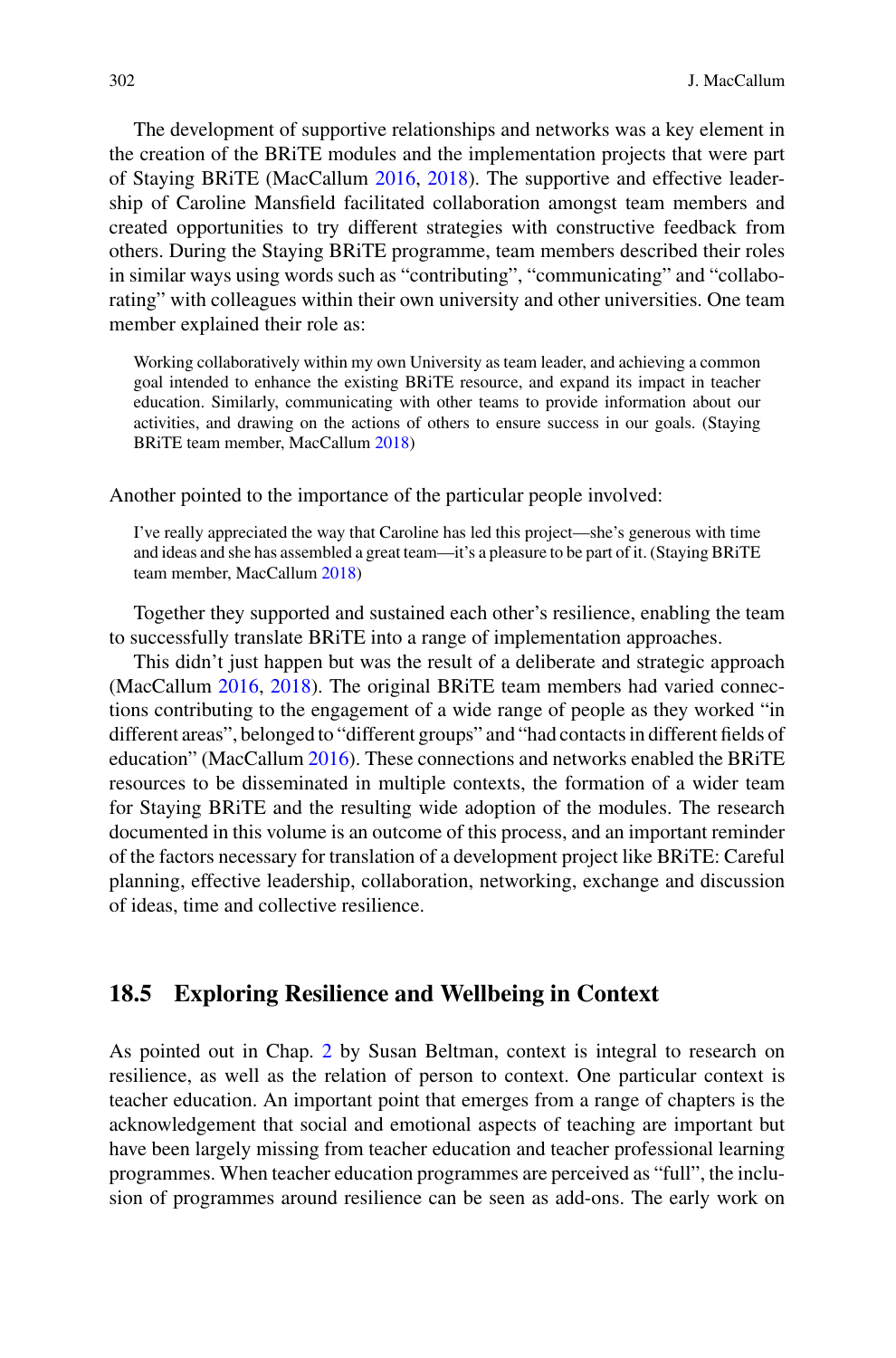resilience by Mansfield and colleagues (see Chap. 3) highlighted the need for specific resources to support pre-service teacher resilience. This was also evident during the Staying BRiTE programme, with one team member commenting:

I've seen that it has allowed us to pay more explicit attention to aspects that perhaps we had taken for granted. It has allowed us to see how we can integrate this focus in ways that are powerful and meaningful for students rather than as something that might be seen as an add on. (Staying BRiTE team member, MacCallum [2018\)](#page-11-8)

Other authors highlight the lack of focus on the social, emotional and motivational needs of pre-service teachers (Sikma Chap. 6) and teachers (Fernandes et al. Chap. 7; Falecki and Mann Chap. 11). Teacher education and teacher professional development tend to be focused on school students and the curriculum and not teachers themselves (see Chaps. 6 and 11). Sikma (Chap. 6) and Fokken-Bruinsma et al. (Chap. 9) were drawn to BRiTE as similar programmes were not available in the USA and the Netherlands respectively. Comments reported in these chapters show the appreciation of pre-service teachers, teachers and school leaders for the inclusion of professional activities that focus on them and their needs.

In a scan of teacher educators' current views on enhancing resilience, Fokken-Bruinsma et al. found the term resilience wasn't used but issues related to it were discussed in an ad hoc way. In a different but related context of "Bouncing Forward" activities following healthcare professional placements, Cardell and Bialocerkowski [\(2019\)](#page-11-9) found debriefing opportunities focused on self-efficacy, resilience and professional identity made visible these aspects of the usually hidden curriculum that they argue are critical for professional success. Mapping professional standards to interventions like the BRiTE modules also makes the relevance of resilience visible to pre-service teachers and teacher educators, and potentially to policymakers. In addition, as pointed out by Fokken-Bruinsma et al. (Chap. 9) there is a general lack of knowledge about resilience and resilience-building strategies, but noted that teacher education and policymakers are beginning to pay attention. Published research, such as this volume, also bring wider attention to teacher resilience.

Boon (Chap. 16) questions the linking of resilience to teacher attrition. This has been a way for researchers to tap into policy agendas but does raise questions about the resilience of teachers who leave the profession. To highlight this issue Boon presents the cases of two teachers, one called Chris who left a teaching position in Australia, where he perceived the working conditions impacted quality teaching to seek a teaching position overseas, where he perceived teachers had societal respect. Boon asks whether Chris was resilient by leaving the context he thought needed to be changed. Chris's decision could be interpreted as an action to reduce job demands and maximise wellbeing. What we don't know is whether or not teaching overseas for more than short periods would support Chris's resilience and wellbeing.

Consideration of context raises the question of whose responsibility is supporting teacher resilience. A person-oriented approach would imply the responsibility lies with the individuals themselves. In most chapters in this volume, teacher educators have taken the responsibility to support pre-service teachers and in-service teachers. In Chap. 4, Weatherby-Fell et al. explain this role of teacher education programmes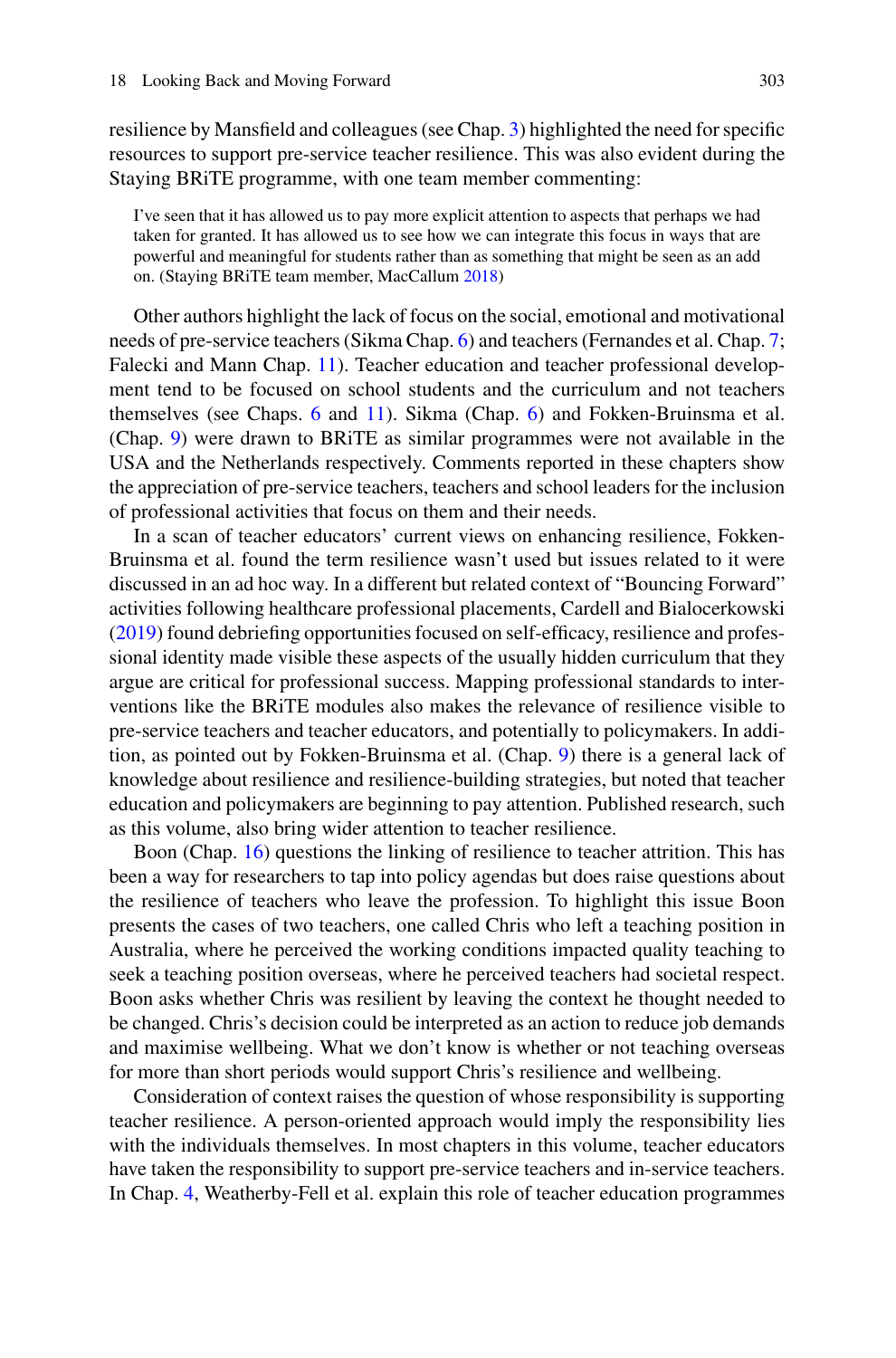in "assisting beginning teachers to develop their capacity for resilience". Sikma (Chap.  $6$ ) explains this a little differently by arguing that it is possible to "improv[ing]e teachers' resilience" and teachers' responses to challenges in the workplace can be addressed through building resilience, whereas often "little that can be done to change working conditions". Granziera et al. (Chap. 14) argue that job demand-resources theory provides guidance on ways to reduce job demands, such as job crafting and a range of school-level interventions. The use of avatars to provide approximations of practice (Ledger Chap. 15) also presents a strategy to change the context to support pre-service teacher resilience. Moving from a focus on the teachers is not simple, but these chapters show that it is possible.

As Falecki and Mann (Chap. 11) point out "teacher wellbeing is not just an individual's responsibility, but it is a shared organisational, community, and worldwide concern". The challenge, then, is to move the policy agenda to changing infrastructure and broader workplace and cultural systems. The agency of individuals and groups is necessary for these kinds of changes. Using a social ecological approach, McDonough et al. (Chap. 17) provide evidence of different levels of context that challenge teacher educators' experiences of resilience, and the potential of harnessing a sense of collective resilience. This is a developing area of research.

#### **18.6 Future Directions: Moving Forward**

The many questions raised throughout this chapter suggest potential directions for future research. So do the key issues of context discussed in the previous section. The poems that introduce each section of this work provide insights into the nature of resilience, and also suggest some ways for moving forward.

In the first poem, "It bends, but does not break", the young sapling and the environment are one, the young sapling "learning how to be" in the changing seasons. Bending in the wind and wilting in the heat, these strategies overcome challenges and together with resources of rain and the inner strength in its roots that soak up the moisture, the young sapling survives and grows. The metaphor of the growth of a tree is powerful. Translating to a person "learning how to be" in the changing environment, the person and environment are one, and drawing on personal and contextual resources the person is sustained and grows. Being aware of these resources and able to mobilise them is critical for this growth. These notions underpin the rationale for the BRiTE programme and development of the online modules and also the bringing together of person and environment (context). The social ecological approach that brings person together with different levels of context provides a promising avenue for research. But as the young sapling was learning how to be in changing environments, what approaches might present a different lens to provide new insights into resilience?

The second poem, "Tether lines", uses an ocean metaphor to explore the multiple experiences of confidence and doubt in new and changing contexts, and the selfquestioning of different strategies and support. Balancing venturing and risk with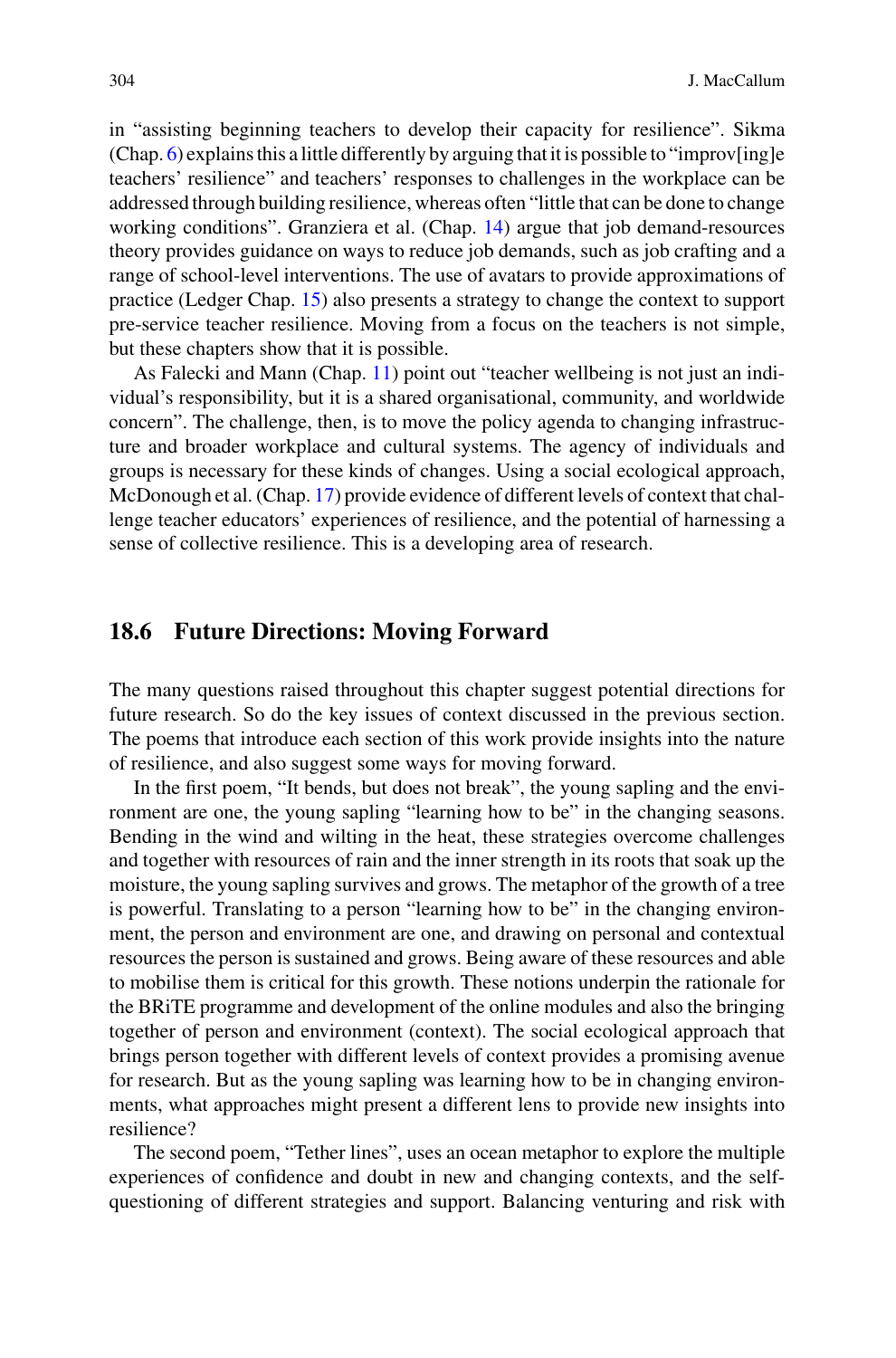the guiding support of others provides both safety and freedom to enable growth. This poem encapsulates the journeys of the BRiTE and Staying BRiTE researchers as they venture into the world of supporting teacher resilience and enabling agency. The tether lines are important for all. These connections with others, the building of supportive relationships and networks are prominent themes in the chapters. What kinds of tether lines might support educators at different points in their careers?

In the third poem, "Time and transformation", the more tangible evidence of changing challenges and different adjustments are portrayed as stitches on fabric, some old and frayed, and others new with the possibility of renewal. The poem emphasises the importance of the stitcher pausing, becoming aware of what is needed and acting purposefully. The fabric with stitches remains but as the old and the new are woven together it is transformed. How are the old and new woven together for transformation?

One possibility for further conceptualising the person and context and beginning to explore some of these questions is cultural-historical theory. As I was writing this chapter, I took part in a cultural-historical theory reading group discussion on "perezhinvanie" (Blunden [2016;](#page-11-10) Veresov [2016\)](#page-11-11). Perezhinvanie is a Russian word, meaning an experience in everyday Russian, but like the word "resilience" has been appropriated for specific purposes. Lev Vygotsky [\(1994,](#page-12-0) p. 340) used the word in a more elaborated sense to explain that it is not any of the factors in the environment in themselves (if taken without reference to the person) "which determines how they will influence the future course of [the person's] development, but the same factors refracted through the prism of the [person's] emotional experience (perezhivanie)". Taken together with other explanations of perezhivanie in Vygostky's writing, Veresov [\(2016,](#page-11-11) p. 130) argues that perezhivanie is "not merely emotional attitude to environment, but rather a complex nexus of psychological processes that includes emotions, cognitive processes, memory and even volition". These concepts, initially intended by Vygotsky for explaining child development, can be appropriated for considering adult development (Blunden [2016\)](#page-11-10). It is not the environment per se that determines growth, but how we refract the environment through our experiences. The notion of refraction is important as it is more than reflection, which is reflected back unchanged, but refraction which incorporates moving through and changing direction. Further, Veresov [\(2016\)](#page-11-11) argues that the social environment as a source of development does not exist outside the individual, but "exists only when the individual actively participates in this environment, by acting, interacting, interpreting, understanding, recreating and redesigning it" (p. 132).

Thinking about resilience, how does each of us refract the different factors in our environment at different times? Which experiences will influence our growth at particular points in time? How do we engage in transformation? These ideas provide a different way to think about the responses of teachers to everyday and more adverse situations (like the experiences of Boon's two teachers), ways of engaging with programmes that aim to support resilience (like BRiTE modules and associated activities), and ways of exploring the tether lines and connections. And importantly, to ways to actively recreate and redesign the environments in which we participate.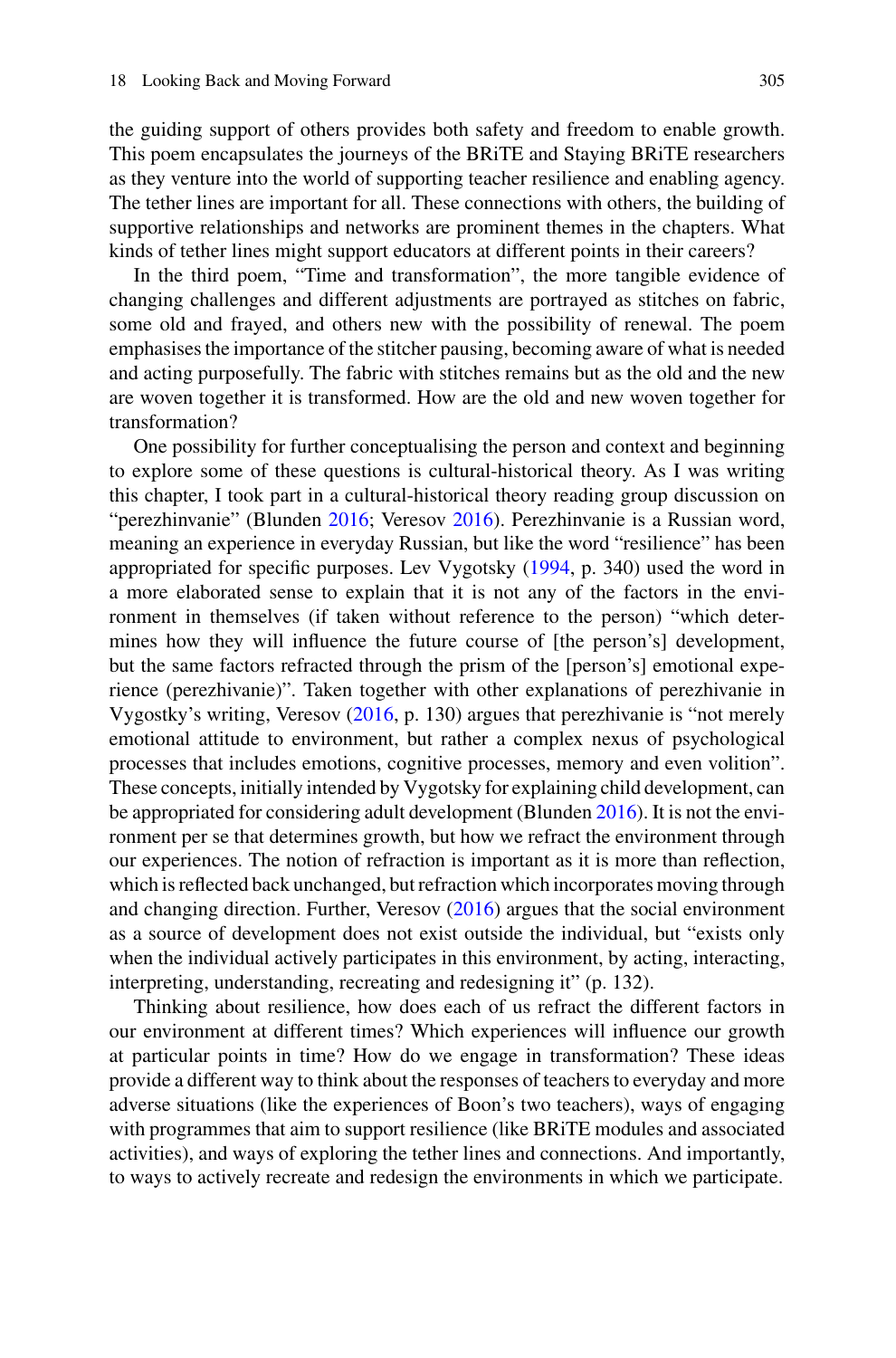### **18.7 Conclusions**

The chapters provide a range of ways to think about teacher resilience and wellbeing, and the different approaches to cultivating or supporting teacher resilience. Overall the volume provides some answers to questions permeating the chapters: How do we, as an education community, support teacher resilience? Whose responsibility is teacher resilience? What is the impact and how do we know? and How do we usefully conceptualise teacher resilience? These and other questions raised by considering the volume as a whole body of work will frame research on teacher resilience for some years ahead.

#### **References**

- <span id="page-11-4"></span>Bakker, A., & Demerouti, E. (2017). Job demands-resources theory: Taking stock and looking forward. *[Journal of Occupational Health Psychology, 22](https://doi.org/10.1037/ocp0000056)*(3), 273–285. https://doi.org/10.1037/ ocp0000056.
- <span id="page-11-10"></span>Blunden, A. (2016). Translating perezhivanie into english. *Mind, Culture, and Activity, 23*(4), 274– 283. [https://doi.org/10.1080/10749039.2016.1186193.](https://doi.org/10.1080/10749039.2016.1186193)
- <span id="page-11-9"></span>Cardell, L., & Bialocerkowski, A. (2019). Bouncing forward: A post-practicum workshop to promoteprofessional identity, self-efficacy, and resilience in master of speech pathology students. In S. Billett, J. Newton, G. D. Rogers, & C. Noble (Eds.), *Augmenting health and social care students' clinical learning experiences: Outcomes and processes* (pp. 211–234). Dordrecht, The Netherlands: Springer.
- <span id="page-11-6"></span>Drury, J., Carter, H., Cocking, C., Ntontis, E., Guven, S. T., & Amlà´t, R. (2019). Facilitating collective psychosocial resilience in the public in emergencies: Twelve recommendations based [on the social identity approach.](https://doi.org/10.3389/fpubh.2019.00141) *Frontiers in Public Health*, 7(141). https://doi.org/10.3389/fpubh. 2019.00141.
- <span id="page-11-5"></span>Gu, Q. (2014). The role of relational resilience in teachers' career-long commitment and effectiveness. *Teachers and Teaching, 20*(5), 502–529. [https://doi.org/10.1080/13540602.2014.](https://doi.org/10.1080/13540602.2014.937961) 937961.
- <span id="page-11-2"></span>MacCallum, J. (2016). *External evaluation report: BRiTE, building resilience in teacher education*. Australia: Report to the Office of Learning and Teaching.
- <span id="page-11-8"></span>MacCallum, J. (2018). *External evaluation report: Staying BRiTE, Promoting resilience in higher education*. Australia: Report to the Office of Learning and Teaching.
- <span id="page-11-1"></span>Mansfield, C. F. (2016). *Promoting resilience in higher education: A collaborative approach to curriculum development for student resilience in teacher education*. National Teaching Fellowship: Office of Learning and Teaching.
- <span id="page-11-0"></span>Mansfield, C. F., Beltman, S., Broadley, T., & Weatherby-Fell, N. (2016a). BRiTE: Building resilience in teacher education. Australia: Department of Education and Training.
- <span id="page-11-3"></span>Mansfield, C. F., Beltman, S., Broadley, T., & Weatherby-Fell, N. (2016b). Building resilience in teacher education: An evidenced informed framework. *Teaching and Teacher Education, 54*, 77–87. [https://doi.org/10.1016/j.tate.2015.11.016.](https://doi.org/10.1016/j.tate.2015.11.016)
- <span id="page-11-7"></span>Pearce, J., & Morrison, C. (2011). Teacher identity and early career resilience: Exploring the links. *[Australian Journal of Teacher Education, 36](https://doi.org/10.14221/ajte.2011v36n1.4)*(1), 48–59. https://doi.org/10.14221/ajte.2011v3 6n1.4.
- <span id="page-11-11"></span>Veresov, N. (2016). Perezhivanie as a phenomenon and a concept: Questions on clarification and methodological meditations. *[Cultural-Historical Psychology, 12](https://doi.org/10.17759/chp.2016120308)*(3), 129–148. https://doi.org/10. 17759/chp.2016120308.